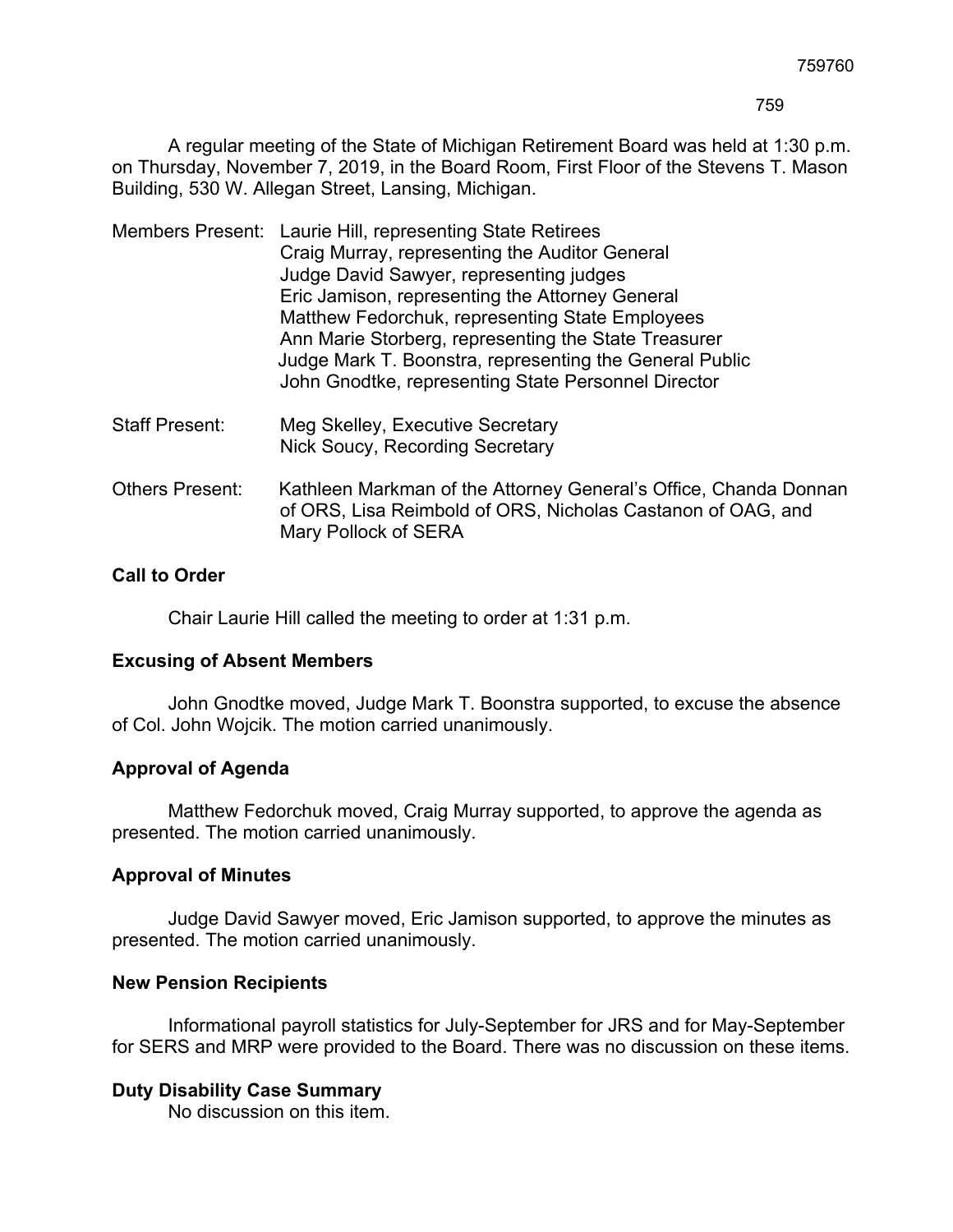### **Non-Duty Disability Case Summary** No discussion on this item. **Administrative Hearings**

### Proposal for Decision – Docket 18-006518-ORS

The Board considered the case materials. John Gnodtke moved, Eric Jamison supported, that the Board adopt as its own the recommendations of the Presiding Officer as set forth in the May 23, 2019, Proposal for Decision including the proposed Findings of Fact and Conclusions of Law and deny the Petitioner's application for duty and non-duty disability retirement. The motion carried unanimously.

### Proposal for Decision – Docket 19-001981-ORS

The Board considered the case materials. John Gnodtke moved, Judge David Sawyer supported, that the Board adopt as its own the recommendations of the Presiding Officer as set forth in the August 21, 2019, Proposal for Decision including the proposed Findings of Fact and Conclusions of Law and deny the Petitioner's application for nonduty disability retirement. The motion carried unanimously.

### Proposal for Decision – Docket 19-002540-ORS

The Board considered the case materials. John Gnodtke moved, Eric Jamison supported, that the Board adopt as its own the recommendations of the Presiding Officer as set forth in the August 21, 2019, Proposal for Decision including the proposed Findings of Fact and Conclusions of Law and deny the Petitioner's application for a conservation officer retirement allowance. The motion carried unanimously.

#### **New Business**

#### Request for a Declaratory Ruling

The Board considered the case materials. Judge David Sawyer moved, John Gnodtke supported, that the Board move to deny Petitioner's Request for a Declaratory Ruling that would provide for retroactive retirement benefits. The motion carried unanimously.

#### Special Elections for SOMRB Chair and Vice Chair

Chair Laurie Hill turned the meeting over to Executive Secretary Meg Skelley to conduct elections.

Meg Skelley noted the Board had two open positions, for Chair and Vice Chair. She noted the Board had submitted one nomination for Chair, for Col. John Wocjik, and, noting his absence, that he had already accepted the nomination. Meg Skelley asked for additional nominations. There were none. Craig Murray moved and Judge David Sawyer supported the election of Col. Wojcik as Chair. The motion carried unanimously.